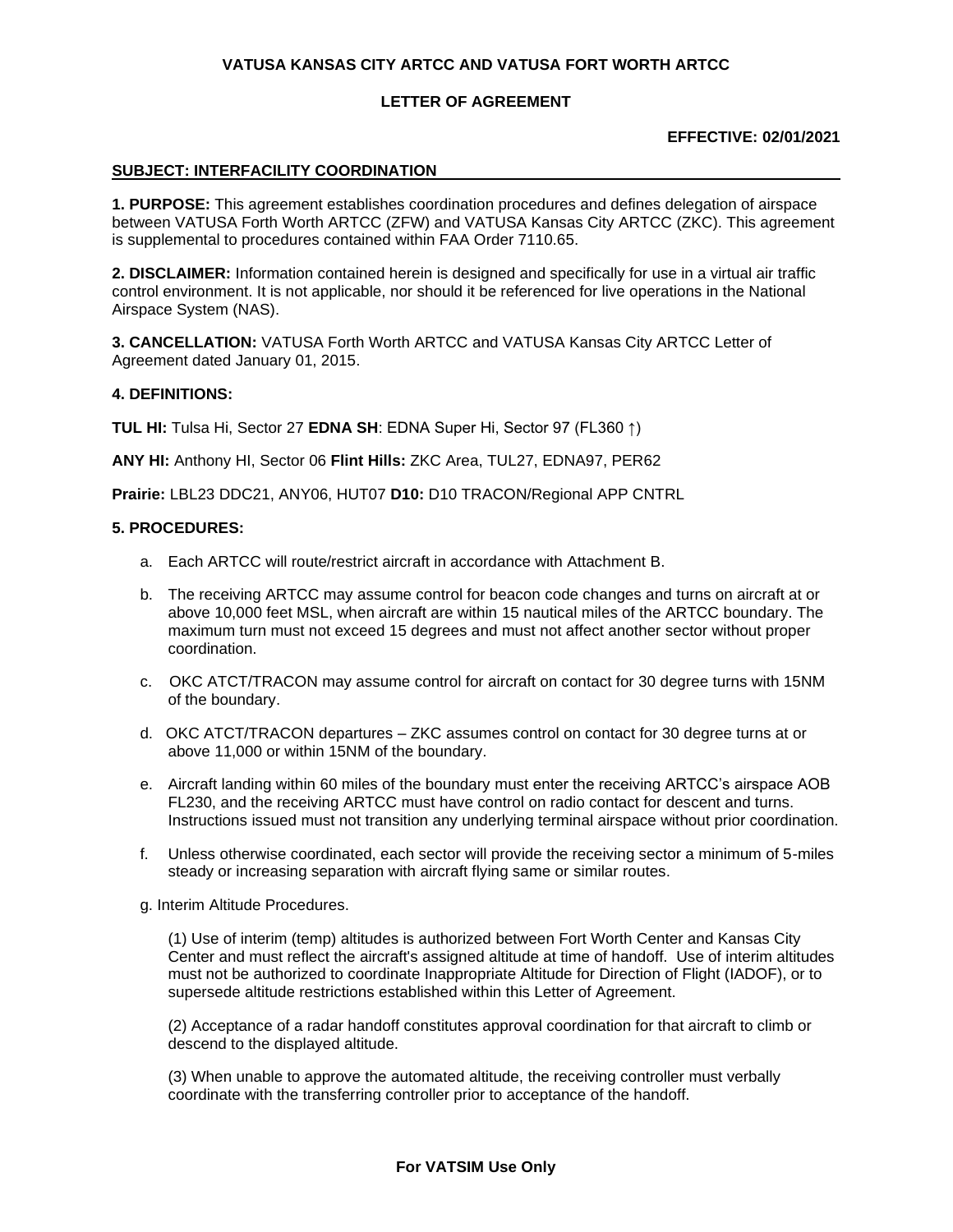# **LETTER OF AGREEMENT**

f. Aircraft unable to comply with required routes or altitudes must be coordinated with the receiving ARTCC on an individual basis.

### **6. ATTACHMENTS:**

- a. Attachment A Radar Sectors/Depictions
- b. Attachment B Route/Altitude Restrictions

/s/ /s/ Kyle Kaestner Tyler Beals Air Traffic Manager **Air Traffic Manager** Air Traffic Manager VATUSA Kansas City ARTCC VATUSA Fort Worth ARTCC



# **ATTACHMENT A – RADAR SECTORS**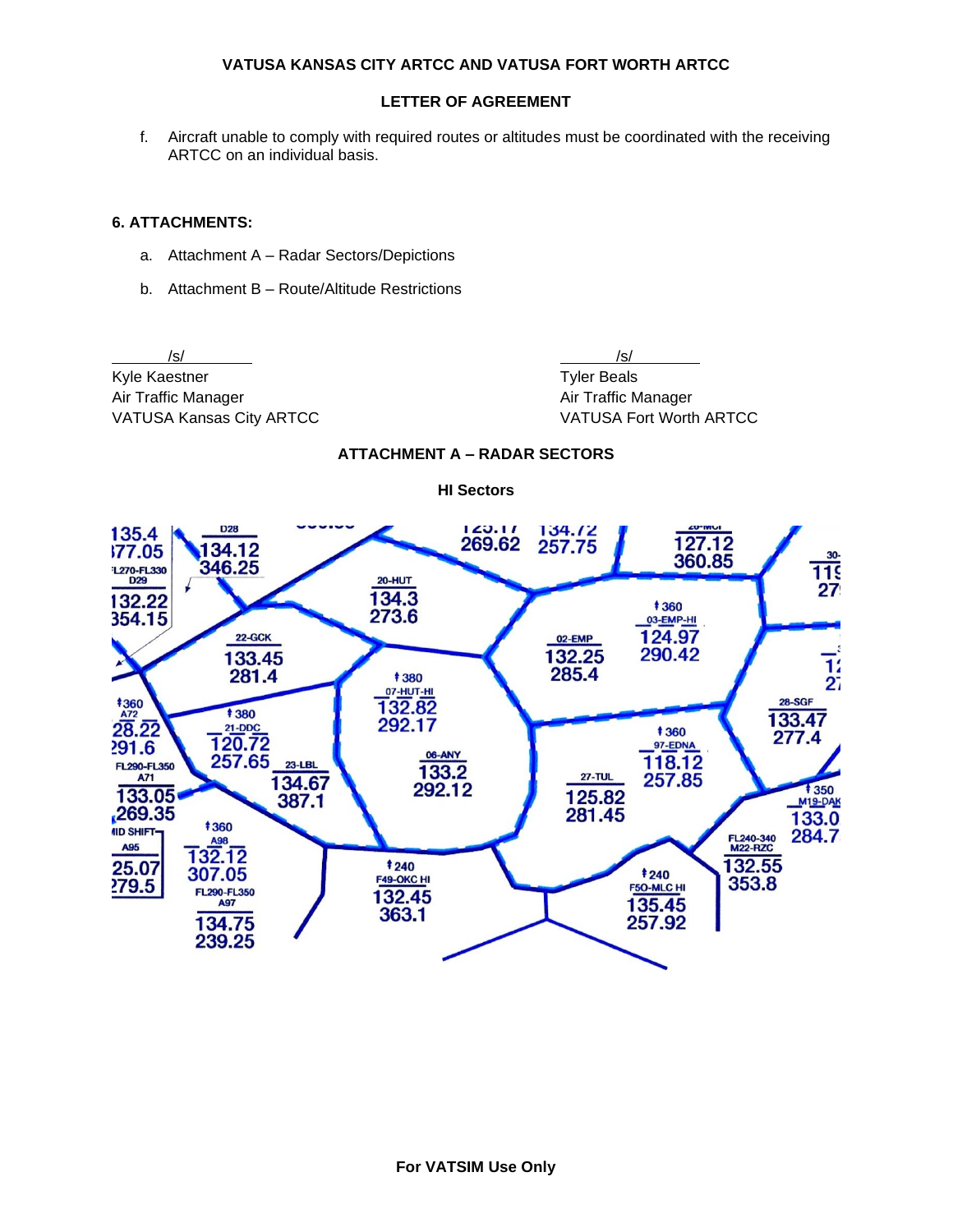

#### **LETTER OF AGREEMENT**

**For VATSIM Use Only**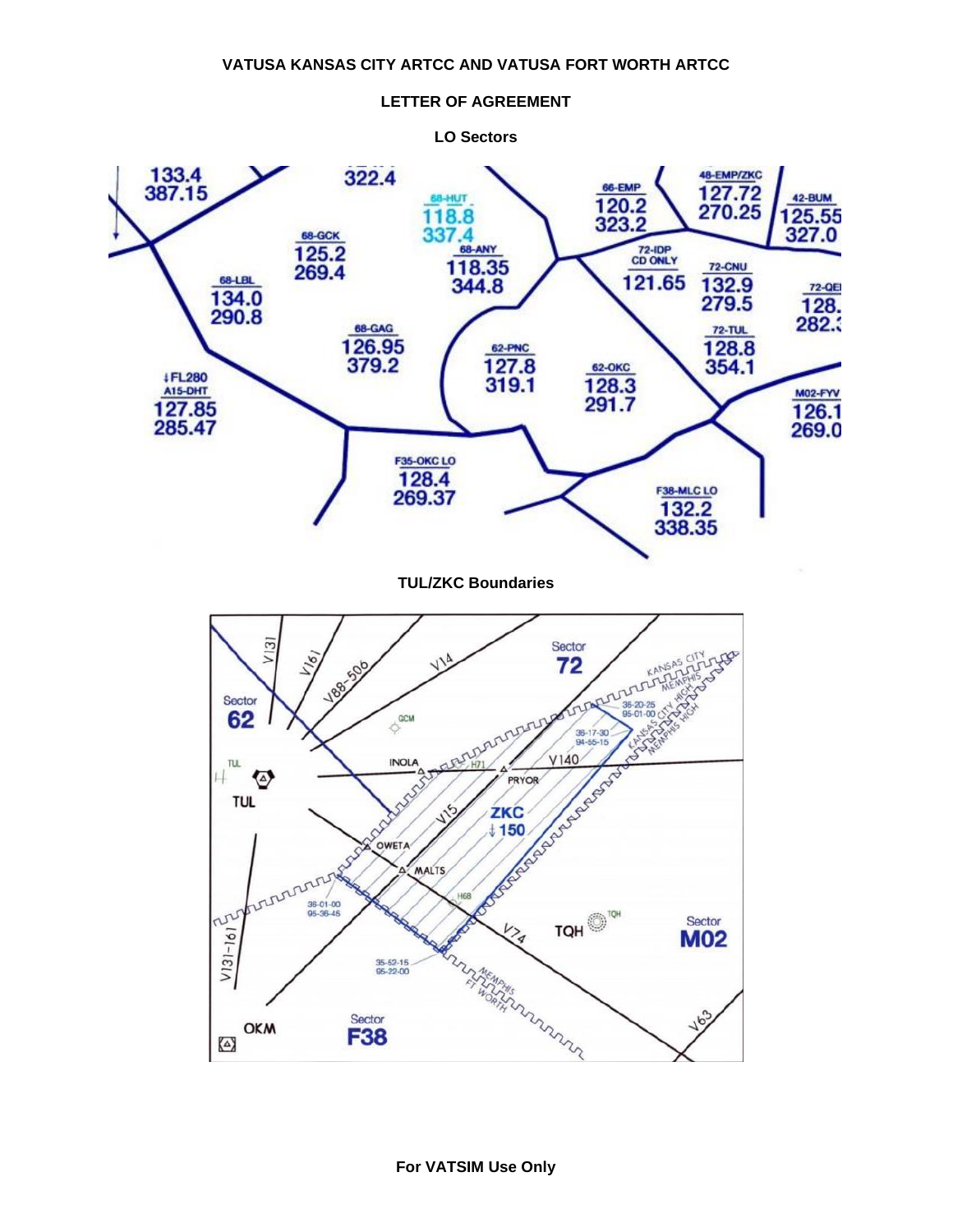# **LETTER OF AGREEMENT**

**ZKC-Stillwater Shelf**

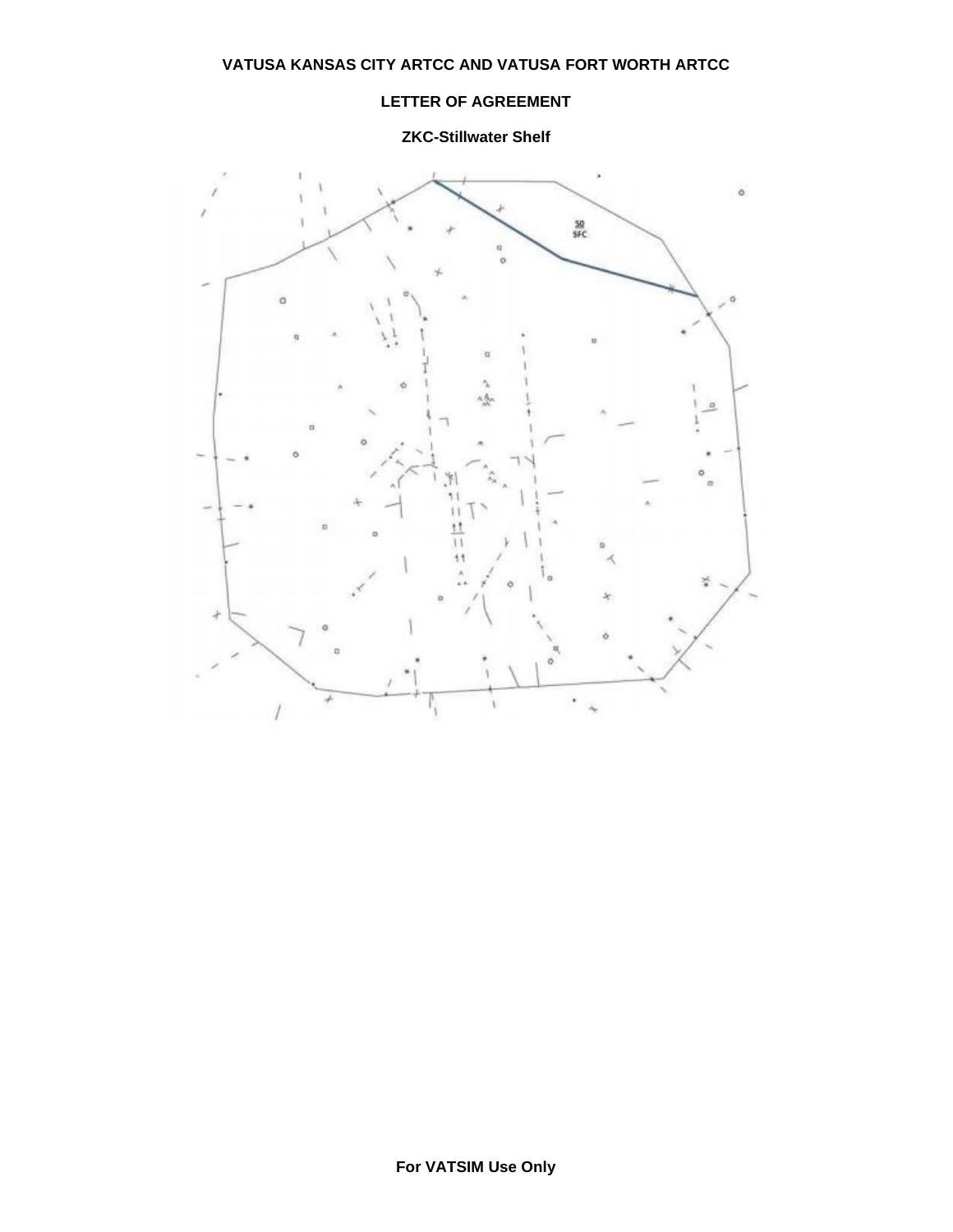# **LETTER OF AGREEMENT**

# **ATTACHMENT B – ROUTES/ALTITUDE RESTRICTIONS**

# **FROM ZFW TO ZKC**

| <b>Arrival</b><br>Airport(s)                        | Qualifier               | <b>Route Via</b>        | <b>Altitude</b><br>(Cross ZFW/ZKC<br>Boundary, unless<br>otherwise noted) |
|-----------------------------------------------------|-------------------------|-------------------------|---------------------------------------------------------------------------|
| STL <sup>1</sup>                                    | RNAV - Turbojet         | SGF.KAYLA (RNAV) STAR   |                                                                           |
|                                                     | <b>NON - RNAV</b>       | <b>SGF.KOOOP STAR</b>   | Via ZME                                                                   |
| MCI&<br><b>Satellites</b><br>(MKC IXD,<br>OJC, STJ) | AOA 11,000              | TUL.CNU/CNU.JHAWK STAR  |                                                                           |
|                                                     | D <sub>10</sub>         | (ZEMMA or IRW).HUSKA    |                                                                           |
| <b>ICT</b>                                          | Entering TUL HI/EDNA HI | .HUSKA                  | AOB FL360                                                                 |
|                                                     | Entering ANY HI         | .ANY                    |                                                                           |
| TUL <sup>2</sup>                                    | <b>MLC LO AOA 6,000</b> | .TUL                    | AOA 10,000: TUL<br>30nm DME @                                             |
|                                                     | <b>KOKC AOA 6,000</b>   | <b>TRUPR3 DRLER</b>     | 10,000<br>AOB 9,000: Desc.<br>To 6,000<br>AOB 6,000                       |
|                                                     | OKC HI                  | .IFI.                   | AOB 290, PD 240                                                           |
|                                                     | AOB 6,000               | <b>DCT KTUL</b><br>.TUL | ALT FOR DOF                                                               |
| SWO <sup>3</sup>                                    | OKC ATCT                | DCT SWO                 | Descending to 5000                                                        |
| END/WDG                                             | AOA FL230               |                         | <b>FL230</b>                                                              |
|                                                     | 13,000-FL220            |                         | 13,000                                                                    |
|                                                     | AOB 12,000              |                         | 6,000                                                                     |

<sup>1</sup>ZFW should re-route RNAV capable aircraft on RNAV STARs.

<sup>2</sup>Between 0700 – 1900LCL M-F aircraft must be cleared via arrival gates. All other times operate in an "on course" config, meaning, direct destination descending at PD to 10,000 or 6,000. Departures will be cleared direct to first fix.

3ZKC assumes control for descent and turns up to 30 degrees.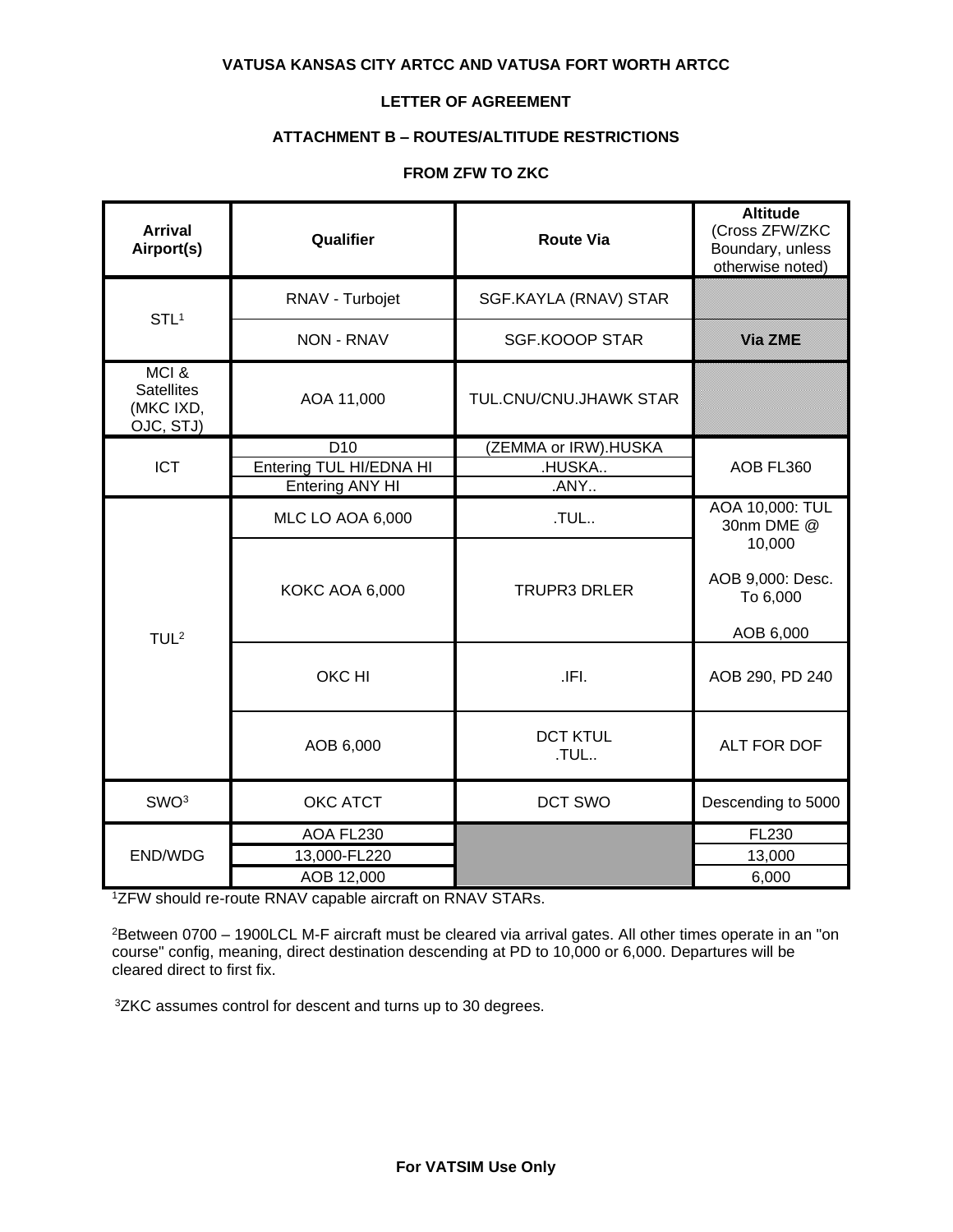# **LETTER OF AGREEMENT**

# **FROM ZKC TO ZFW**

| <b>Arrival</b><br>Airport(s) | Qualifier                     |                     | <b>Route Via</b>                                                                                                                                                     | <b>Altitude</b><br>(Cross ZFW/ZKC<br>Boundary, unless<br>otherwise noted) |
|------------------------------|-------------------------------|---------------------|----------------------------------------------------------------------------------------------------------------------------------------------------------------------|---------------------------------------------------------------------------|
| <b>DFW</b>                   | Flint<br>Hills/MCI<br>Deps    | <b>RNAV</b>         | IBAKE/KLAWW/RBKUL <sup>1</sup> .VKTRY (South)<br><b>STAR</b><br>IBAKE/KLAWW/RBKUL <sup>1</sup> .JOVEM (North)<br><b>STAR</b><br>AXXEE. SEEVR/BRDJE STAR <sup>2</sup> |                                                                           |
|                              |                               | NON-<br><b>RNAV</b> | <b>TUL/RIGYA.FINGR STAR</b><br><b>IRW/TUL.UKW STAR</b>                                                                                                               |                                                                           |
|                              | Prairie                       | 06/07               | <b>IBAKE.VKTRY STAR</b><br>HOFF.JOVEM STAR                                                                                                                           |                                                                           |
|                              |                               | 21/23               | MDANO.VKTRY STAR (RNAV)<br>MDANO.JOVEM STAR (RNAV)<br><b>IRW.UKW STAR</b>                                                                                            |                                                                           |
|                              | <b>STL Deps/ORD</b>           |                     | <b>RRNET.SEEVR STAR</b><br><b>RRNET.BRDJE STAR</b><br><b>FSM.FINGR STAR</b>                                                                                          | Via ZME                                                                   |
| <b>DAL</b>                   | Flint<br><b>Hills/Prairie</b> | <b>RNAV</b>         | HYDES/NUKLZ.JFRYE STAR<br>AXXEE <sup>1</sup> /KLAWW/HITUG.CRIKT STAR<br>(North)<br>AXXEE <sup>1</sup> /KLAWW/HITUG.HIBIL STAR<br>(South)                             |                                                                           |
|                              |                               | NON-<br><b>RNAV</b> | <b>HYDES/IRW/TUL.GREGS STAR</b><br>RIGYA/TUL.FINGR6                                                                                                                  |                                                                           |
|                              | <b>STL</b>                    | <b>RNAV</b>         | <b>CAMAL.CRIKT STAR (North)</b><br>CAMAL.HIBIL STAR (South)                                                                                                          | <b>Via ZME</b>                                                            |
|                              |                               | NON-<br><b>RNAV</b> | <b>MAP.FSM.FINGR STAR</b>                                                                                                                                            |                                                                           |

<sup>1</sup>SWO departures

2TUL departures.